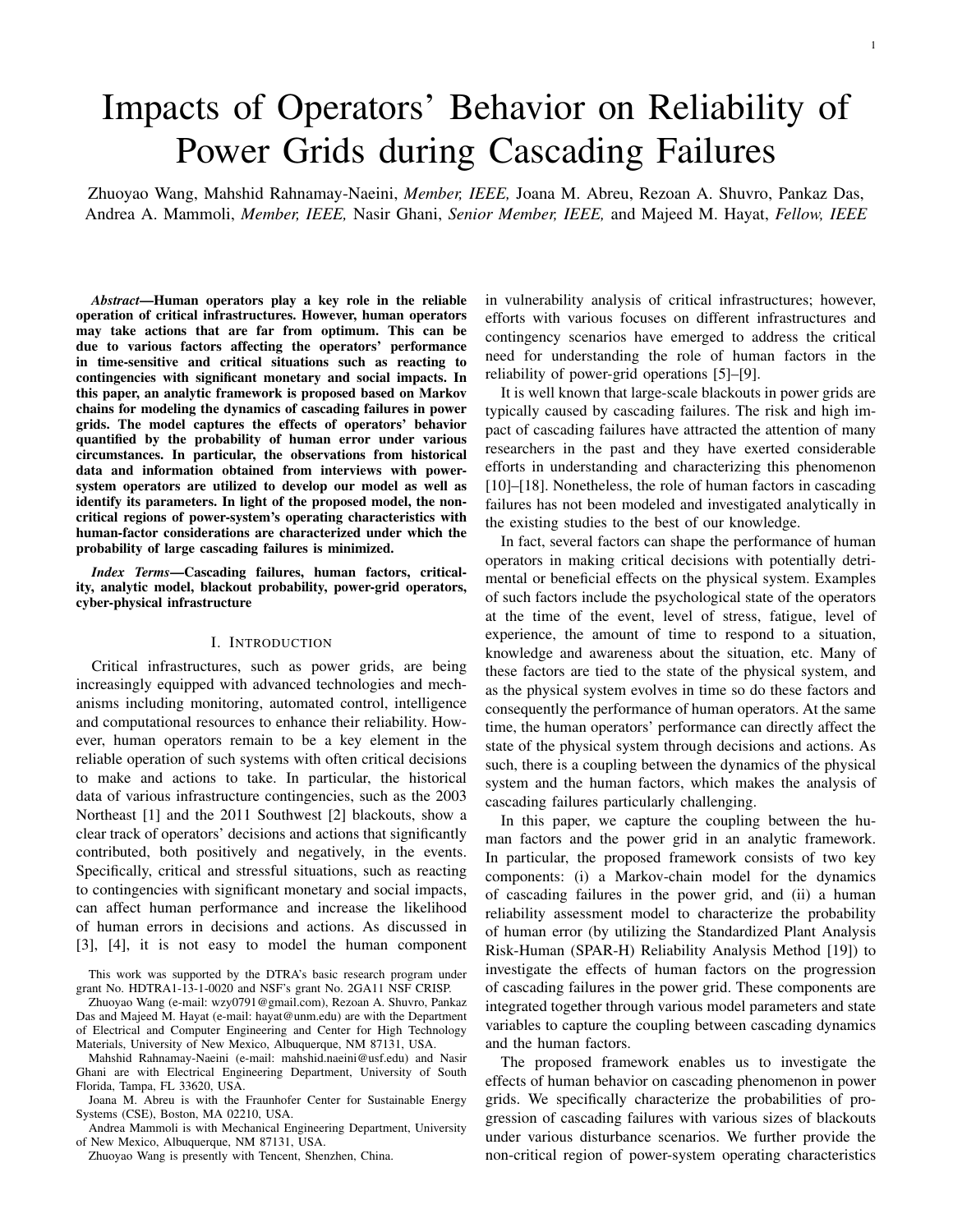(including loading level, load-shedding constraints and linetripping threshold), which makes the power grid behave less vulnerable to cascading failures (i.e., the blackout size is distributed exponentially rather than one with a power-law tail), while considering the effects of human behavior.

## II. RELATED WORK

In this section we review three categories of work related to this paper. The first category is the work on the analysis of human reliability and performance. The second category of related work is on modeling the impact of human factors on critical infrastructures. The third and last category is on the modeling of cascading failures in power grids.

Human error can affect the system's performance just like any other technical flaw [20]. Human reliability analysis (HRA) is a technique designed to determine the critical aspects and the errors that can affect human decision making. HRA encapsulates the following steps: description of tasks in a chain of events, dependence among tasks, procedures and processes, situation awareness and cognitive conditions of the decision maker [5]. The SPAR-H is a simplified approach to humanerror quantification that accounts for individual perception processing and response to events in complex environments [21]. The method relies on the multiplicative effect of performance shaping factors (PSFs), which are variables that describe the situation or the psychological condition of the human operators. Each factor contains levels of severity. The outcome of the SPAR-H methodology is the calculation of a total Human Error Probability (HEP) for every diagnosis or action in the event tree [22]. Abreu *et al.* [7] modeled the HEP in various failure scenarios by interviewing powersystem operators with different levels of expertise. In [8], Panteli and Kirschen investigated how insufficient operators' situation awareness affect cascading failures in power systems; then a generic procedure was presented for achieving sufficient situation awareness.

As for the second category of the related work, we review the existing models that investigated the impact of human factors in critical infrastructures. In [13], Anghel *et al.* presented a stochastic model to provide a comprehensive representation of the complex behavior of both the grid dynamics under random perturbations and the operator's response to the contingency events. This model described the utility response to various disturbances in an attempt to include a description of the human response to contingency events. Numerical results were presented to cast the optimization of operators' response into the choice of the optimal strategy for mitigating the impact of random component failure events and, possibly, for controlling blackouts. In [6], Lawton and Gauthier developed an approach to integrate human performance modeling into a large scale system-of-systems (SoS) simulation toolset. The SoS-scale analysis on human performance was presented and the utility of the toolset was illustrated by an example problem. In [9], Bessani *et al.* introduced a stochastic model to enable the incorporation of human operators' performance in a sequential Monte-Carlo simulation that integrates the response time in reliability of power systems. Their results showed that the

response time of the operators affects the reliability that are related to the durations of the failure, indicating that a fast decision directly contributes to the system performance. In [23], Moura *et al.* introduced the multi-attribute technological accidents dataset (MATA-D) containing detailed investigation reports from the past major accidents and used it to address the manifestation of human errors.

As for the third category of related work, we shall discuss the probabilistic models and statistical analysis of cascading failures in power grids. In [24], Carreras *et al.* asserted that the frequency distribution of the blackout sizes does not decrease exponentially with the size of the blackout, but rather has a power-law tail. Such important observation was obtained from the analysis of a 15-year time series of blackouts in the North American electric power transmission system. A simplified power-transmission-system model was then presented to examine the criticality of cascading failures in the transmission system. The model considered the DC power flow approximation and standard linear programming optimization of the generation dispatch. In [25], Kirschen *et al.* proposed a technique to calculate a probabilistic indicator of the stress (i.e., criticality) in a power system. This technique was based on the establishment of a calibrated scale of reference cases and on the use of correlated sampling in a Monte-Carlo simulation. In [12], Dobson *et al.* proposed an analytically tractable model, termed CASCADE, to study the loaddependent cascading failures. The results obtained from the CASCADE model showed that the saturating quasibinomial distribution of the number of failed components had a powerlaw region at a critical loading and a significant probability of total failure at higher loading. As an aggregation of the above works, Nedic *et al.* [26] further verified and examined the criticality in a 1000-bus network with an AC power flow model that represents many of the interactions that occur in cascading failures. It was found that at the critical loading there was a sharp rise in the mean blackout size. A power-law probability distribution of blackout size was also observed, which indicates a significant risk of large blackouts. In [27], Rahnamay-Naeini and Hayat conducted sensitivity analysis of power grids to cascading failures and the power-law behavior by considering the critical dependence of cascading failures on the operating characteristics, including the loading level, load-shedding constraints and the line-tripping threshold.

# III. IMPACT OF HUMAN FACTORS ON CASCADING **FAILURES**

Generally, large-scale blackouts result from the cascading effect of component failures triggered by initial disturbances such as hurricanes, earthquakes, operational faults, sabotage occurrences, and physical attacks such as weapons of mass destruction. The term cascading failures refers to the successive inter-dependent outages of the components of an electricpower system in a short duration of time due to a combination of initial failures and lack of timely corrective actions. It has been known that the number of successive failures when cascading failures occur increases exponentially in time [28], which may prevent the implementation of corrective actions in a timely fashion.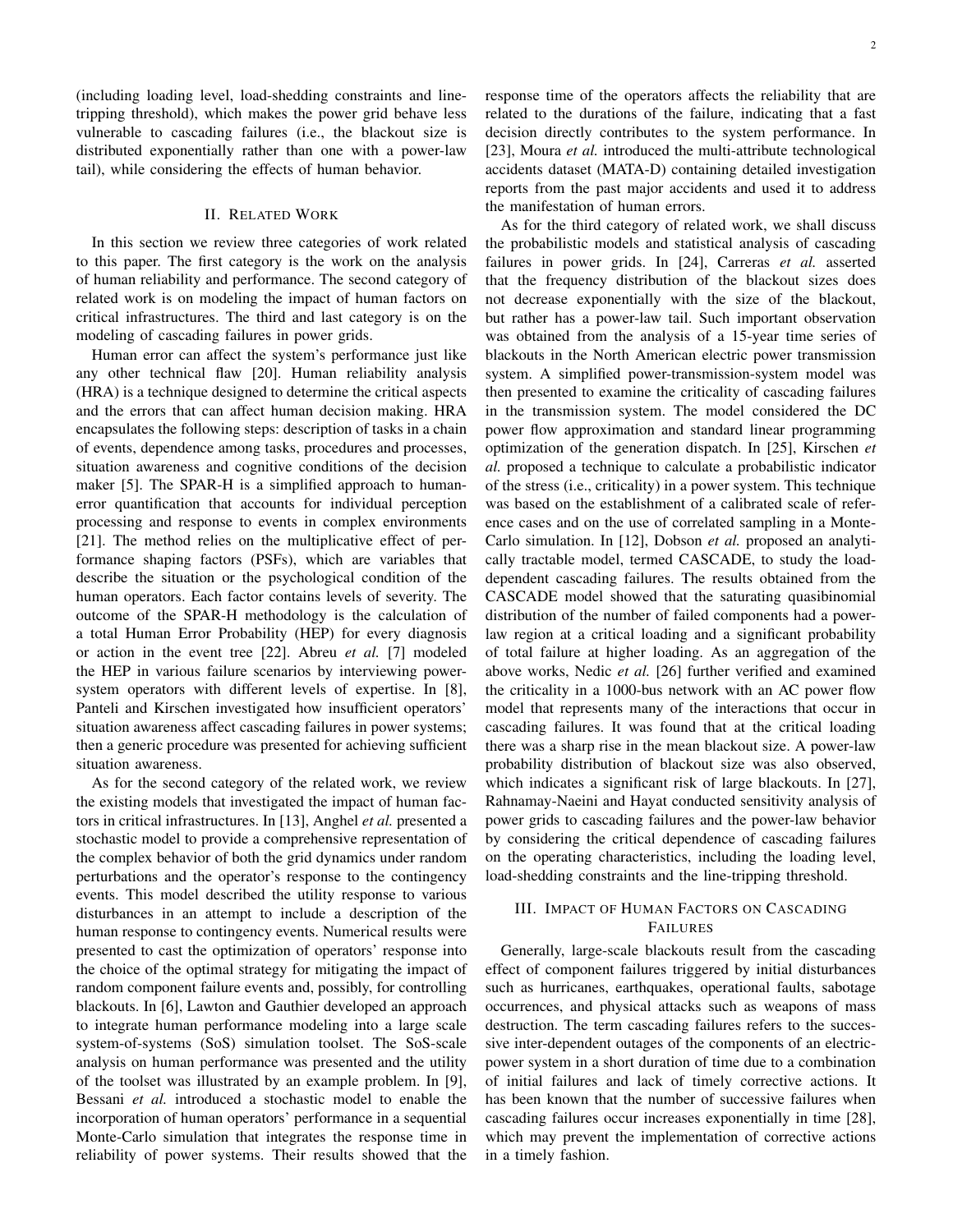3

For a better illustration of how human factors (e.g., operators' response to events, power-system control/monitor software, etc.) can impact cascading failures, we provide two narratives extracted from historical data as the evidence. The first narrative is the 2003 Northeast blackout, which is summarized from the blackout reports [1]. Our second narrative is about the 2011 Southwest blackout, which is caused by a network operator's error in the power-distribution layer.

*The 2003 Northeast Blackout*: The Northeast blackout of 2003 was a widespread power outage that occurred throughout parts of the Northeastern and Midwestern United States and the Canadian province of Ontario on Thursday, August 14, 2003. The outage affected more than 50 million people.

The event started from the mistake by a control room operator, who forgot to restart the inoperative power flow monitoring tool at 12:15 pm after he corrected the telemetry problem of the state estimator. At 1:31 pm, the Eastlake generating plant, owned by FirstEnergy (FE), shut down. At 2:02 pm, the first of several 345-kV overhead transmission lines in northeast Ohio failed due to contact with a tree. In the meantime, an alarm system failed at FE's control room and was not repaired. As a result, control room operators were not able to recognize or understand the deteriorating condition of the power grid in time. To make matters worse, the lack of alarms affected control room operators' judgment and misled them. For example, the control room operators took no action later to the voltage dips in the grid, failed to inform system controllers, and even dismissed a call from American Electric Power about the tripping of a 345-kV shared transmission line in northeast Ohio. Due to the various human-related errors described above, there was no correct response to the initial few contingencies that occurred in the power grid. As a result, a large cascading failure occurred after 3 pm and progressed rapidly. By 4 pm, five 345-kV transmission lines and sixteen 138-kV transmission lines were tripped offline due to overload (e.g., under voltage and over current).

After 4:05 pm, the cascading failure accelerated and spread to the whole northeastern grid within five minutes, in which more transmission lines were tripped. At this time, operators in different areas realized the blackout and executed grid separations to divide the whole northeastern grid into isolated sub-grids for protection. Finally at 4:13 pm, the outage ended with 256 power plants of f-line, where 85% of the power plants went offline after the grid separations occurred, most due to the action of automatic protective controls. The 2003 Northeast blackout clearly indicated that human error can be the cause of severe cascading failures.

*The 2011 Arizona–Southern-California Outages*: On the afternoon of September 8, 2011, an 11-minute system disturbance occurred in the Pacific Southwest, leading to cascading outages and leaving approximately 7 million people without power.

A single 500-kV transmission line initiated the event, but it was not the sole cause; the system was designed to operate in an N-1 state. In this situation, the redistribution of this line's power created voltage deviations and overloads, which had a ripple effect as transformers, transmission lines, and generating units tripped offline. During the 11 minutes of the event, the Western Electricity Coordinating Council (WECC) reliability coordinator issued no directives and only limited mitigating actions were taken by the transmission operators of the affected areas. As a result of the cascading outages stemming from this event, customers in the SDG&E, IID, APS, western area power administration-lower Colorado, and CFE territories lost power, some for multiple hours extending into the next day. It took almost 12 hours for all the affected entities to restore power. Analysis of this blackout showed that the system was not being operated in a secure N-1 state. This failure stemmed primarily from weaknesses in two broad areas: operations planning and real-time situational awareness. If these were done properly it would have allowed system operators to proactively operate the system in a secure N-1 state during normal system conditions and to restore the system to a secure N-1 state as soon as possible, but no longer than 30 minutes. Without adequate planning and situational awareness, entities responsible for operating and overseeing the transmission system could not ensure reliable operations within system operating limits or prevent cascading outages in the event of a single contingency.

It is clear from the two narratives that human factors can highly influence the cascading failure in power grids. Next, we proceed to utilize the SPAR-H methodology to estimate the HEP for the human failure events in probabilistic risk assessment. HEP is the conditional probability of human error given the performance context. The context is represented by a set of variables, the PSFs, which is shown in Table I. Each variable plays a role in the way that the operators respond to an unpredictable event. The final probability of error can be calculated by the following formulas [7]:

a) for number of PSFs < 3

$$
HEP = NHEP \cdot \prod_{i=1}^{2} PSF_i,
$$
 (1)

b) and for number of PSFs  $\geq$  3

$$
HEP = \frac{NHEP \cdot \prod_{i=1}^{8} PSF_i}{NHEP \cdot \prod_{i=1}^{8} PSF_i + 1}.
$$
 (2)

The term NHEP is short for nominal human error probability, which is dependent on whether the current scenario is diagnosis (0.01) or action (0.001). It is worth noting that there could be more than one power-system operator handling the failure events occurred during cascading failures. For simplicity, the associated multiplier of the PSFs in Table I are assumed to represent the aggregate effect of multiple operators when calculating the HEP.

To this end, the probability of human error in any scenario (e.g., during cascading failures) can be quantified. This will, in turn, be utilized in developing our analytic probabilistic cascading-failure model proposed in the next section.

# IV. ANALYTIC FRAMEWORK

# *A. Three Phases of Cascading Failures*

Observed from historical blackout data (e.g., the two narratives given in Section III), a cascading failure can be typically divided into three phases: the *precursor phase* (phase-1), the *escalation phase* (phase-2) and the *fade-away phase* (phase-3).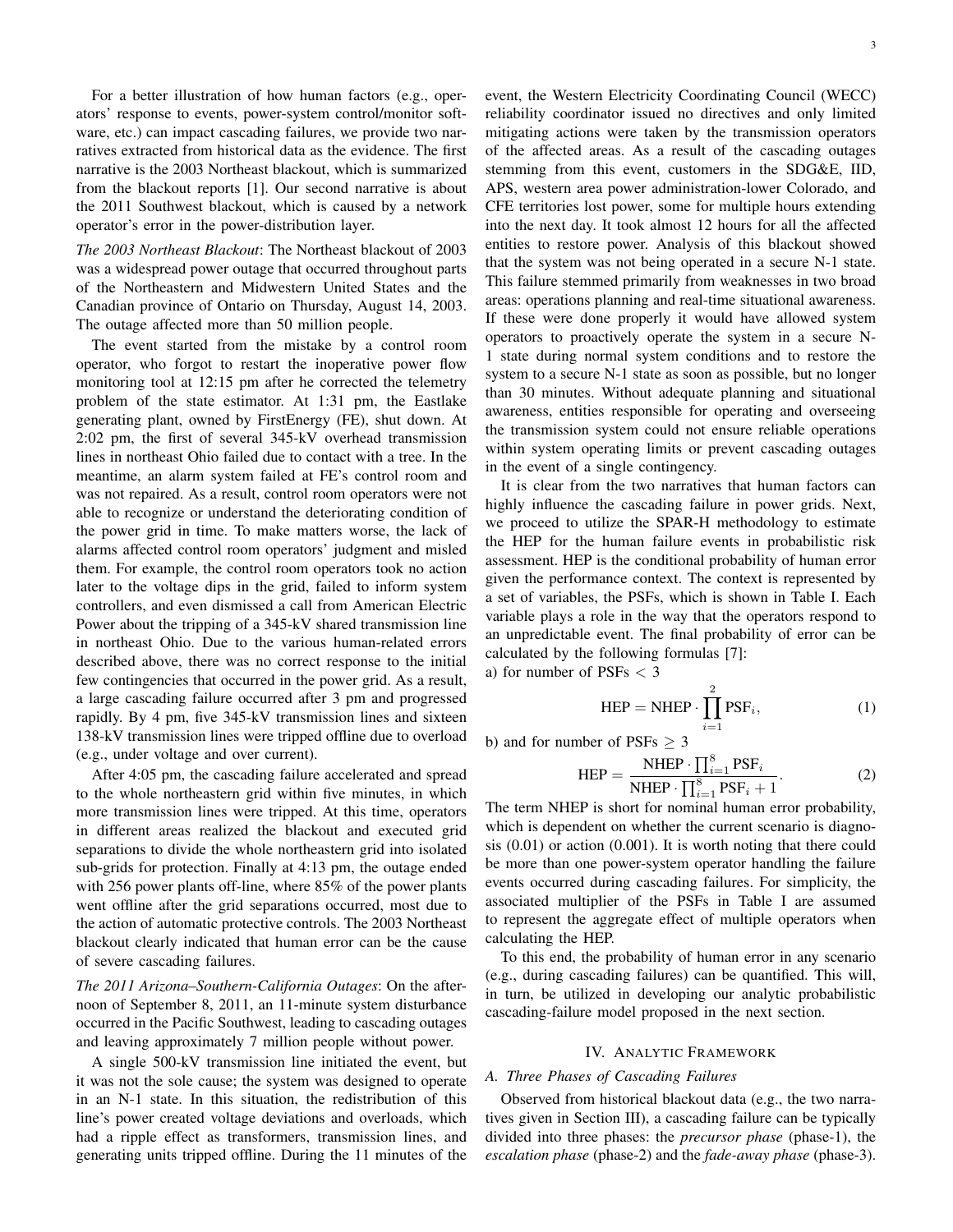TABLE I PERFORMANCE-SHAPING FACTORS AND THEIR MULTIPLIERS (TABLE IS ADOPTED FROM [19]. THE TERM "PF" STANDS FOR PROBABILITY OF FAILURE.)

| <b>SPAR-H PSFs</b>  | <b>SPAR-H PSF</b> levels | Multiplier      |
|---------------------|--------------------------|-----------------|
| NHEP: Diagnosis /   |                          | 0.01 /          |
| Action              |                          | 0.001           |
|                     | Inadequate time          | $Pf = 1$        |
|                     | Minimum required time    | 10              |
| Available time      | Nominal time             | 1               |
|                     | Extra time               | 0.1             |
|                     | Expansive time           | 0.01            |
|                     | Extreme                  | 5               |
| Stress/Stressors    | High                     | 2               |
|                     | Nominal                  | $\mathbf{1}$    |
|                     | Highly complex           | 5               |
| Complexity          | Moderately complex       | $\overline{c}$  |
|                     | Nominal                  | $\mathbf{1}$    |
|                     | Obvious diagnosis        | 0.1             |
|                     | Low                      | 10              |
| Experience/training | Nominal                  | 1               |
|                     | High                     | $0.5^{\circ}$   |
|                     | Not available            | $\overline{50}$ |
| Procedures          | Incomplete               | 20              |
|                     | Available, but poor      | 5               |
|                     | Nominal                  | 1               |
|                     | Diagnostic               | 0.5             |
|                     | Missing / misleading     | 50              |
| Ergonomics/HMI      | Poor                     | 10              |
|                     | Nominal                  | 1               |
|                     | Good                     | 0.5             |
| Fitness for duty    | Unfit                    | $Pf = 1$        |
|                     | Degraded fitness         | 5               |
|                     | Nominal                  | 1               |
|                     | Poor                     |                 |
| Work processes      | Nominal                  | 1               |
|                     | Good                     | 0.8             |

In the beginning of a cascading failure, there is a small number of initial and subsequent events such as transmission-line failures in the power grid. This stage is termed the precursor phase. As the cascading failure spreads in the power grid, the number of transmission-line failures increases rapidly, which gives rise to the escalation phase. When a large number of transmission lines have failed, the power grid is divided into islands and the cascading failure starts to phase out. This stage is termed the fade-away phase.

For ease of understanding, we show the time evolution of the cascading failure in the 2003 Northeast US blackout as well as the associated three cascading phases in Fig. 1.

#### *B. The hSASE Cascading-Failure Model*

Developing an analytic model for cascading failures in the power grid is highly challenging. This is due to the fact that there is a large number of physical attributes of the power grid such as power generation, substation loads, powerflow distribution through transmission lines, functionality of components, voltage and phase of transmission lines and buses, etc., which collectively contribute to a cascading failure. Therefore, keeping track of all the details in the analytic model will result in severe scalability issues.

To address such scalability challenge, we have previously developed a methodology [15], termed abstract state space. To describe it briefly, the space of all detailed power-grid states



Fig. 1. Time evolution and the associated three phases of the cascading failure in 2003 Northeast US blackout. (Figure is adopted from [28].)

is partitioned into a collection of equivalence classes. The detailed power-grid states in the same class are represented by the Cartesian product of a few aggregate state-variables with the same values. Such coarse partitioning of the state space of the power grid implies that detailed power-grid states in the same class will be indistinguishable as far as the reduced abstraction is concerned. To this end, each class of the powergrid states is termed an abstract state.

In this paper, we further extend the abstract state space and use three state variables to represent an abstract state of the power grid with the consideration of operator's response (OR). More precisely, a 3-tuple  $(F_i, H_i, I_i)$  is used to represent an abstract state (or in short a state)  $S_i$  of the power grid during a cascading failure (i.e.,  $S_i = (F_i, H_i, I_i)$ ): the state variable  $F_i$  denotes the failed number of transmission lines, and the state variable  $H_i$ , termed the level of OR, specifies the status of human operators facing power-system situation at state  $S_i$ .

As in [15], we term the state  $S_i$  with  $I_i = 0$  and  $I_i = 1$ as *transitory* and *absorbing* states, respectively. If the power grid is in a transitory state, then the cascading failure will keep proceeding. On the other hand, the cascading failure terminates if the power grid is currently in an absorbing state. Furthermore, we assume that the transition probability from a state  $S_i$  to other states is fully determined by  $S_i$ (or specifically  $F_i$ ,  $H_i$  and  $I_i$ ). Hence, a cascading-failure process in a power grid can be modeled as a Markov chain. The analytic model presented in this paper is then termed the human-factor-coupled stochastic abstract-state evolution (hSASE) model, which is a generalization to the SASE model developed in [15].

Similarly to most of the existing cascading-failure models, transmission-line restoration is not considered in the hSASE model. This is due to the fact that power-system operators typically would not restore the failed (or tripped) transmission lines during cascading-failure events. Furthermore, as in [15], we assume that time is divided into small time slots such that only one failure can occur in each time slot. To this end, two types of state transitions, which are triggered by transmission-line failures, will be considered. The first type is called *cascade-stop* transition, where a transitory state  $S_i$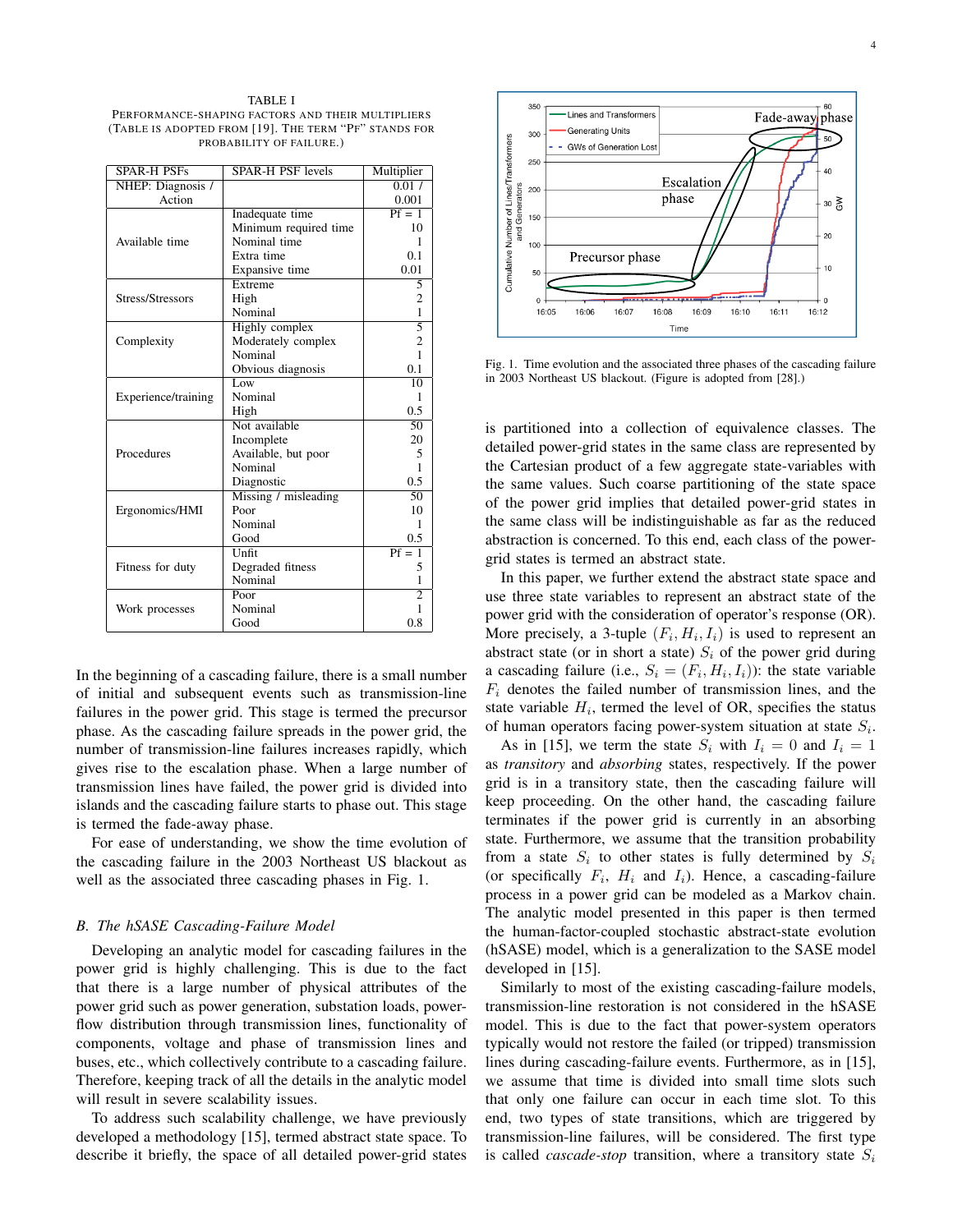TABLE II FOUR OPERATORS' RESPONSE LEVELS AND THE ASSOCIATED TWO PSFS DURING A CASCADING FAILURE IN IEEE 118-BUS SYSTEM

| Operators' Response | Definition                                                                  | Available time (respond to contingencies) | Stress (of operators) |
|---------------------|-----------------------------------------------------------------------------|-------------------------------------------|-----------------------|
| Level 1             | $F < 5$ and $C^{\text{max}} < 80\text{MW}$                                  | Extra time                                | Nominal               |
| Level 2             | $\epsilon < F \leq 10$ or 80MW $\epsilon$ C <sup>max</sup> $\epsilon$ 500MW | Nominal time                              | High                  |
| Level 3             | $10 < F < 50$ or $C^{max} > 500$ MW                                         | Minimum required time                     | Extreme               |
| Level 4             | > 50                                                                        | Inadequate time                           | N/A                   |

transitions to an absorbing state  $S_j$  such that  $F_j = F_i$  and  $H_j = H_i$ . Note that there will be no more transitions if the system enters an absorbing state. The cascade-stop transition leads to an end of a cascading-failure process. The second type of transitions is a *cascade-continue* transition, where a transitory state  $S_i$  transitions to another transitory state  $S_j$ with the proviso that  $F_j = F_i + 1$  and  $H_j \geq H_i$ . Now the new transitory state  $S_j$  may transition to an absorbing state or to another transitory state, and so on. Note that the cascade-continue transitions are assumed to be caused by single failures, hence  $S_i$  always has one more failure than the preceding transitory state  $S_i$ , i.e.,  $F_j = F_i + 1$ . It is also natural to assume that a state  $S_i$  with  $F_i = L$ , where  $L$  is the total number of transmission lines in the power grid, is an absorbing state. The cascade-stop and cascade-continue transitions considered in the hSASE model are similar to those in the SASE model [15]; however, the impacts of human error on cascading failures are not considered in the SASE model, i.e., operators are assumed to respond perfectly to any contingency occurred in the power grid.

As the cascade progresses and failures accumulate in the power grid, the level of OR also changes. The coupling between the level of OR and state of the power grid can be explained as follows. Initially when cascading failures start in the power grid, the level of OR reflects less stress and more time for the operators to react to the situation. However, as the failures accumulate (especially the failures of critical transmission lines with large power-flow capacities), the state of the power grid will impose a higher stress and less time to react. Finally, when the cascade starts to phase out the level of OR will reflect less stress (as the event has already happened) and more time to react. As discussed above, the state of the power grid specifies the level of OR. On the other hand, the level of OR specifies the performance of human operators, which will affect the state of the power grid. Specifically in the first two cascading phases the impact of the operators' performance on cascading failure will be more significant compared to the third (namely the last) cascading phase.

In the remainder of this subsection, we use the IEEE 118 bus system as an example to illustrate the connection between the levels of OR and the three phases of cascading failures. In the IEEE 118-bus system, there are 186 transmission lines in total. We further assume that there are five possible power-flow capacities (e.g., 20MW, 80MW, 200MW, 500MW and 800MW representing the quantized power flow capacities based on line properties) associated with the 186 transmission lines. It is noted that these specific capacity values are estimated, since the necessary information for determining the capacities of transmission lines, such as physical properties of the line (e.g., length) and thermal characteristics, are not available publicly. To choose the five capacity values, we have calculated the power flow through the lines using the default setting under normal operating condition given by MATPOWER [29]. After identifying the power flows under the default setting, we quantized them into five capacity classes to ensure the tractability of the analytic framework while keeping the size of the state space to a minimum.

Now let  $H$  be the set containing all the levels of OR in the hSASE model. We assume four levels of OR to capture the state of human operators' performance factors during cascading failures in the IEEE 118-bus system. In brief, a higher level of OR implies a higher risk for any of the PSFs (e.g., the available time for power-system operators to respond to contingencies becomes inadequate and stress of operators increases as the level of OR goes up). For simplicity, in this preliminary study we only consider two important PSFs listed in Table I: the available time for operators to respond to contingencies and the stress of operators.

For the ease of understanding, the four levels of OR are further described next in more detail. We use  $F$  and  $C<sup>max</sup>$ to represent the number of failed transmission lines and the maximum (power-flow) capacity of the failed lines in the corresponding levels.

Level 1: When  $F \le 5$  and  $C^{max} \le 80$ MW, we say that the OR is at level 1. In this stage, the power grid is in the precursor phase and there are a few initial failures. The operators have more than adequate time to respond to the contingencies (e.g., between 1 and 2 times the nominal time) and operators' stress is nominal. Accordingly, the PSFs 'Available time' and 'Stress' are with levels 'Extra/Expansive time' and 'Nominal,' respectively, as shown in Table I.

Level 2: When  $5 < F \le 10$  or 80MW  $< C$ <sup>max</sup>  $< 500$ MW, we say that the OR is at level 2. In this stage, the power grid is in the advanced precursor cascading phase and additional failures have occurred, either due to the propagation of the initial failures or due to a large initial impact from physical attacks such as WMD attacks or natural disasters. The operator knows that there is a risk for a cascading failure due to the disaster caused by large initial failures; however, there is still sufficient time to respond to the contingencies yet the stress at this stage is higher than that for Level 1. Accordingly, the PSFs 'Available time' and 'Stress' are with levels 'Nominal time' and 'Nominal,' respectively, as shown in Table I.

Level 3: When  $10 \le F \le 50$  or  $C^{max} \ge 500$ MW, we say that the OR is at level 3. At this stage, cascading failures are progressing rapidly in the power grid. The available time for operators to respond to contingencies is the minimum required time; thus, the operators' stress is extremely high.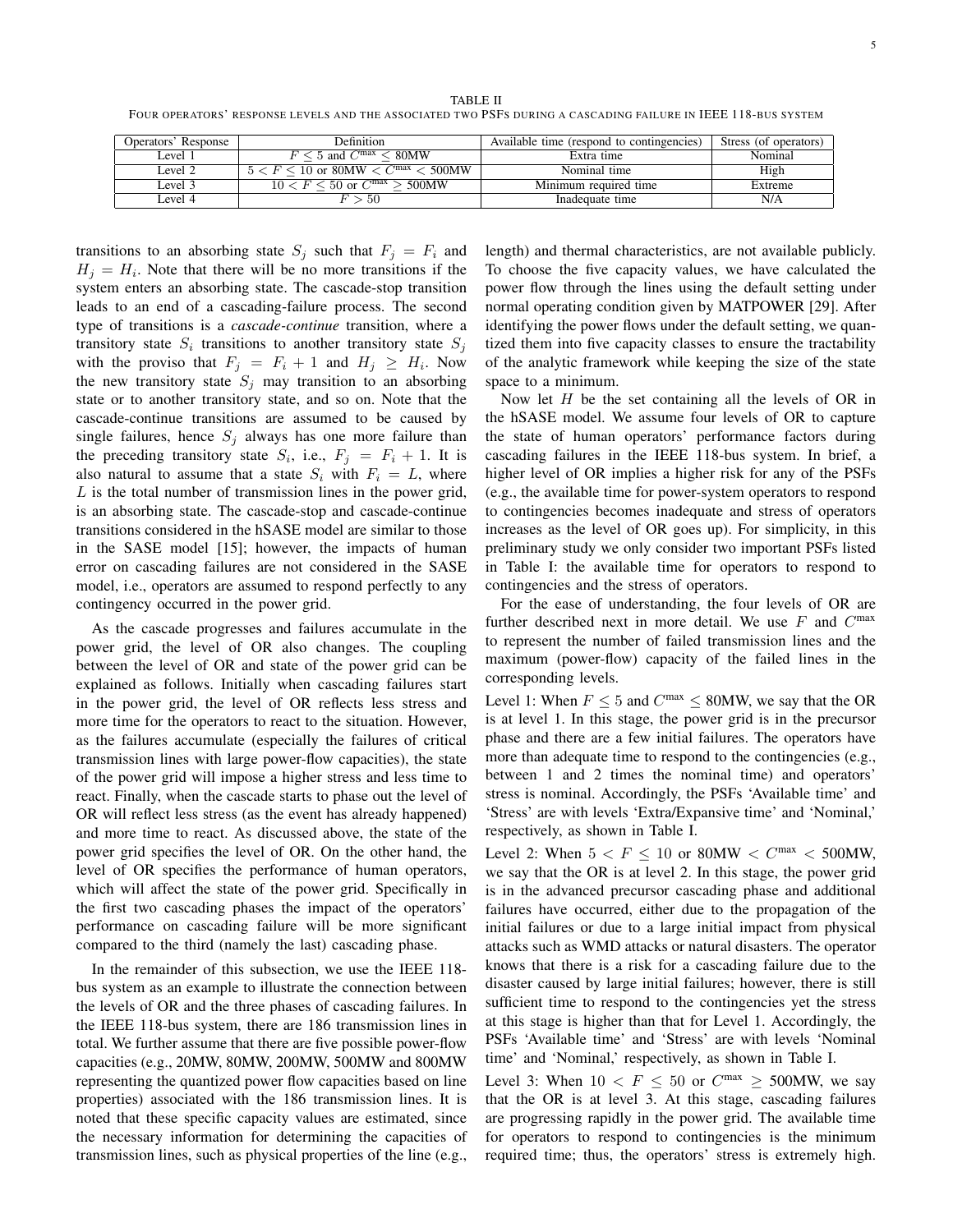Accordingly, the PSFs 'Available time' and 'Stress' are with levels 'Minimum required time' and 'Extreme,' respectively, as shown in Table I.

Level 4: We declare this level when  $F > 50$  in the IEEE 118-bus system. At this stage, cascading failures phase out in the power grid and operators' performance cannot alter the state of failures since a large blackouts has already occurred. Hence, the PSF 'Available time' is at the level of 'Inadequate time' as shown in Table I and there is no need to take the operators' stress into account.

For convenience, we have listed the definitions of the four OR levels in Table II. It is worth noting that the level of OR associated to a state  $S_i$  (namely  $H_i$ ) is determined by  $F_i$  and  $C_i^{\max}$ , where  $C_i^{\max}$  is the maximum capacity of failed transmission lines at  $S_i$ . This implies that a state  $S_i$  in the hSASE model is implicitly determined by  $F_i$ ,  $I_i$  and  $C_i^{\max}$ . Hence, the transition of states is achieved by tracking the accumulation of the failed transmission lines as well as the increment of the maximum capacity of the failed transmission lines in the power grid. The detailed modeling of transition probabilities is provided in the next subsection.

#### *C. Transition Probabilities in the Markov Chain*

 $F \times 10, \Omega$  (f 1, 0) and  $\Omega$  (10, 2, 0)

In this section, we model the transition probabilities from a state  $S_i$  to other states  $S_j$ . It is trivial that if  $S_i$  is an absorbing state, then

$$
P(S_j|S_i) = \begin{cases} 1 & \text{if } i = j, \\ 0 & \text{if } i \neq j, \end{cases}
$$
 (3)

For a transitory state  $S_i$ , the transition probabilities  $P(S_j|S_i)$ is summarized as follows.

For 
$$
F_i \ge 10
$$
,  $S_i \ne (3, 1, 0)$  and  $S_i \ne (10, 2, 0)$ ,  
\n
$$
P(S_j|S_i) = \begin{cases}\n(i) P_{\text{stop}}(F_i)g(H_i) & \text{if } I_j = 1, \\
(iii) 0 & \text{if } I_j = 0 \text{ and } H_j < H_i, \\
(iiii) (1 - P_{\text{stop}}(F_i)g(H_i)) \frac{\sum_{i=1}^{H_i} L_{C_i} - F_i}{L - F_i} & \text{if } I_j = 0 \text{ and } \\
(iiv) (1 - P_{\text{stop}}(F_i)g(H_i)) \frac{L_{C_j}}{L - F_i} & \text{if } I_j = 0 \text{ and } \\
H_j = H_i, \\
H_i < H_j \le 3.\n\end{cases}
$$

When 
$$
S_i = (5, 1, 0)
$$
,

$$
P(S_j|S_i) = \begin{cases} \n(i) \ P_{\text{stop}}(F_i)g(H_i) & \text{if } I_j = 1, \\ \n(ii) \ 0 & \text{if } I_j = 0 \text{ and } H_j \le H_i = 1, \\ \n(v) \ \left(1 - P_{\text{stop}}(F_i)g(H_i)\right) \frac{\sum_{C_i=1}^{H_j} L_{C_i} - F_i}{L - F_i} & \text{if } I_j = 0 \text{ and } \\ \n(v) \ \left(1 - P_{\text{stop}}(F_i)g(H_i)\right) \frac{L_{C_j}}{L - F_i} & \text{if } I_j = 0 \text{ and } \\ \n(u) \ \left(1 - P_{\text{stop}}(F_i)g(H_i)\right) \frac{L_{C_j}}{L - F_i} & \text{if } I_j = 0 \text{ and } \\ \nH_i + 1 < H_j \le 3. \n\end{cases}
$$

When 
$$
S_i = (10, 2, 0)
$$
,  
\n
$$
P(S_j|S_i) = \begin{cases}\n(i) P_{\text{stop}}(F_i)g(H_i) & \text{if } I_j = 1, \\
(ii) 0 & \text{if } I_j = 0 \text{ and } H_j \le H_i = 2, \\
(v) (1 - P_{\text{stop}}(F_i)g(H_i)) \frac{\sum_{C_{i=1}}^{H_j} L_{C_i} - F_i}{L - F_i} & \text{if } I_j = 0 \text{ and } \\
& H_j = H_i + 1 = 3, \\
& (6)\n\end{cases}
$$

and when  $F_i > 10$ ,

$$
P(S_j|S_i) = \begin{cases} \text{(i)} \ P_{\text{stop}}(F_i)g(H_i) & \text{if } I_j = 1, \\ \text{(vi)} \ 1 - P_{\text{stop}}(F_i)g(H_i) & \text{if } I_j = 0. \end{cases} \tag{7}
$$

We have considered four scenarios (or sets of states) in the power grid represented by (4)-(7). All the possible state transitions are further categorized into six cases (labeled by cases (i), (ii), (iii), (iv), (v) and (vi), respectively), where the expression of the transition probability for each case is the same for all the scenarios. Note that  $(5)$ ,  $(6)$  and  $(7)$ represent the transition probabilities for a specific  $S_i$ , while (4) is the general expression used for the rest of the  $S_i$ . Detailed explanation of the six cases of transitions are given below.

- Case (i) represents a transition from a transitory state  $S_i$  to an absorbing state  $S_i$ . The term  $P_{\text{stop}}(F_i)$  is the cascade-stop probability obtained based on the power-system simulations. We emphasize here that such cascade-stop probability is obtained without the consideration of human error in the simulator. More specifically, we assume that the operators are always performing the correct response to the contingencies. The function  $g$  captures the impact of operators' performance, namely human error, on the cascading failure. The range of the function q is  $[0, 1]$ . Since we utilize two PSFs in the model, the HEP of a state  $S_i$  is then calculated by (1) as discussed in Section III. It is noted that as HEP increases, the function  $g$  reduces the probability of transiting to an absorbing state. The detailed definition and characterization of function  $q$  is presented in Section IV-D.
- Case (ii) represents the transition from a transitory state  $S_i$  to a transitory state  $S_j$  with  $H_j$  less than  $H_i$ . The transition probability equals zero for cases (ii), because these transitions cannot occur. More specifically, the maximum capacity of failed transmission lines cannot decrease during a cascading failure.
- Cases (iii) and (iv) represent the general cascade-continue transitions from a transitory state  $S_i$  to another transitory state  $S_j$ . Here  $L_{C_i}$  is the number of transmission lines whose capacity are specified by the ith level of OR. For example in the IEEE 118-bus system,  $L_{C_1}$  is the number of transmission lines that have capacity less than or equal to 80MW (namely OR = 1);  $L_{C_2}$  is the number of transmission lines that have capacity larger than 80MW but less than 500MW (namely OR = 2); and  $L_{C_3}$  is the number of transmission lines that have capacity larger than or equal to 500MW (namely OR = 3). Note that  $L = \sum_{i=1}^{3} L_{C_i} = 186$  is total number of transmission lines in the power grid. The two transition probabilities for cases (iii) and (iv) are formulated based on an assumption that the next transmission line to be failed during the cascading failure is randomly selected from the rest of the functional transmission lines in the power grid. It is worth noting that  $H_i$  and  $H_j$  are less than or equal to three in cases (iii) and (iv) for the example studied here.
- Case (v) represents the same transition as case (iii), where there is one more transmission-line failure whose capacity is less than or equal to the values specified by the ith level of OR. According to the definitions of the OR levels regarding *F*, however, when  $S_i = (5, 1, 0)$  and  $S_i = (10, 2, 0)$  such a transition will cause a rise in the level of OR (i.e.,  $H_i =$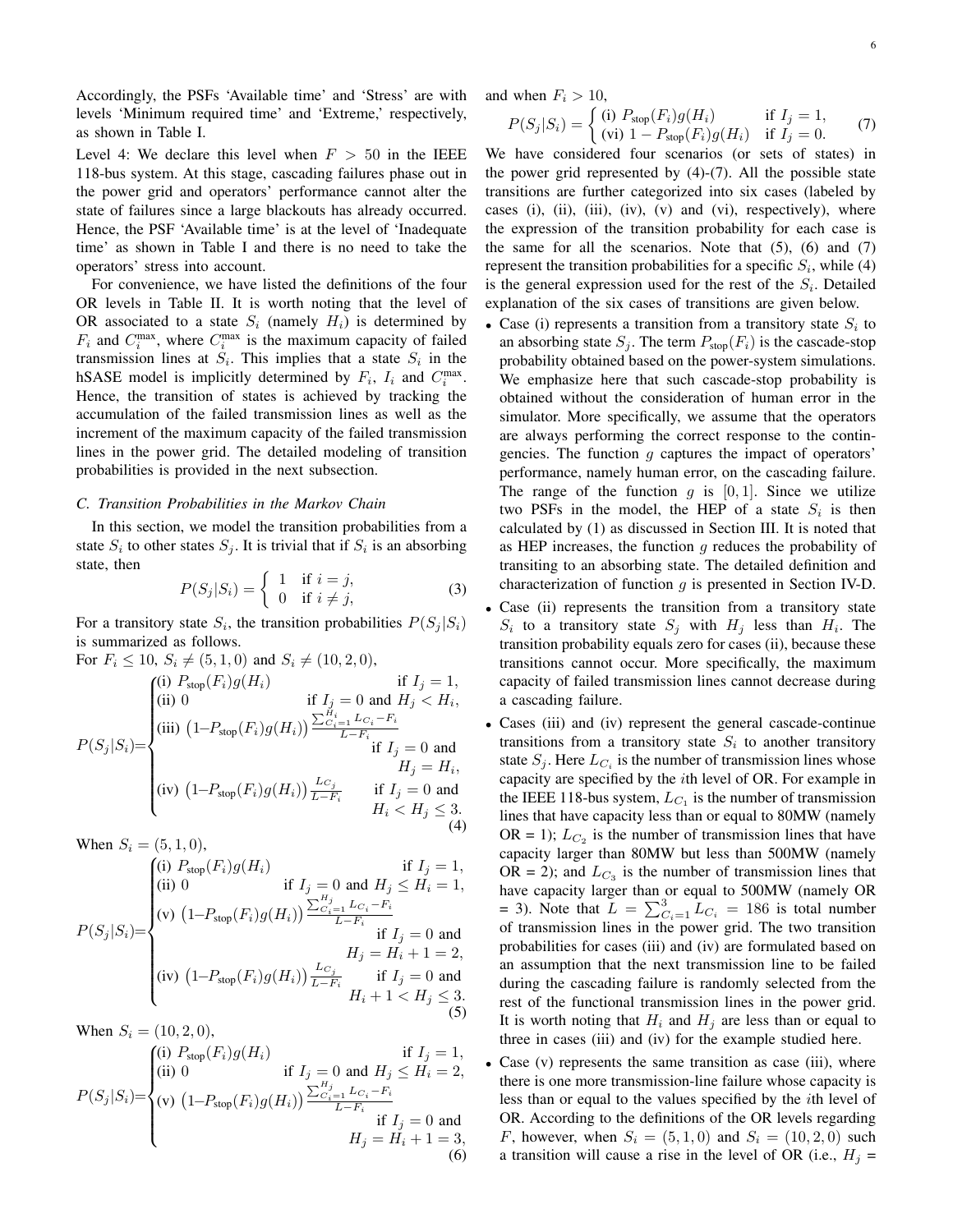$H_i + 1$ ) while  $H_j = H_i$  in case (iii). Note that the difference between the expressions in (iii) and (v) is the upper limit of the summation, i.e.,  $H_i$  in case (iii) and  $H_j$  in case (v).

• Case (vi) represents the cascade-continue transitions for states  $S_i$  with  $F_i > 10$ . From Table II, it is noted that the level of OR of the state  $S_i$  with  $F_i > 10$  is either at 3 or 4. In this case, the rise of the level of OR from 3 to 4 only depends on the number of failures (i.e., from  $F_i = 50$  to  $F_j = 51$ ), and the level of OR stays at 4 (namely the highest level) for states  $S_i$  with  $F_i > 50$ . Hence, the probability of transition from  $S_i$  with  $F_i > 10$  to  $S_j$  with one more failure is always equals to one minus the probability that the cascading failure terminates at  $S_i$ , i.e.,  $P_{\text{stop}}(F_i)g(H_i)$ .

# *D. Impact of Human Error on the Progression of Cascading Failures*

In this section, we characterize the function  $q$  introduced in the transition probabilities in the previous subsection. The function  $q$  allows us to capture the impact of operators' response on the progression of cascading failures. This step will allow us to close the loop between the human factors and the dynamics of cascading failures in the power grid.

Naturally, as the HEP increases the probability of further failures in the system also increases because of erroneous decisions and actions. This implies that the probability of termination of the cascading failure decreases as the likelihood of human error increases. To capture these effects, we define

$$
g(H_i) = 1 - b\text{HEP}(H_i) \tag{8}
$$

to adjust  $P_{\text{stop}}(F_i)$  based on the HEP. In this formulation, b is the free parameter for adjusting the strength of the human-error impacts. In particular,  $g(H_i)$  will be multiplied by  $P_{stop}(F_i)$  to determine the probability that the cascading failure terminates at state  $S_i$  (i.e., the term  $P_{\text{stop}}(F_i)g(H_i)$  in (4)-(7)). Since  $g(H_i)$  has a value in [0, 1], it will reduce  $P_{\text{stop}}(F_i)$ .

In (8), if b is a constant (independent of  $H_i$ ) then it implies that the strength of the human-error impacts on failures does not directly depend on the phases of the cascading failure. However, the human error and decisions can have various degrees of impacts on the progression of failures depending on the state of the power system. For instance, the impact of erroneous decisions and actions by the operators are particularly severe on the likelihood of further failures during the precursor phase. As such, we consider larger values of b for this phase. On the other hand, when cascading failures have already occurred and blackouts have affected large areas then the role of human errors on further possible failures are less significant and as such, we consider smaller values for b. In the final stage of cascading failures, we consider  $b = 0$ (i.e.,  $q(H_i) = 1$ ) since operators' performance cannot alter the state of cascading failures in this stage as discussed earlier. In general, in this formulation the larger values of b represent more severe impacts of human errors on cascading failures. Specifically, based on these assumptions we consider  $b$  values as 10, 2.5, 1.5 and 0 for the four levels of OR, respectively.

## *E. Modeling* P*stop using Three Operating Characteristics*

As discussed in the previous sections,  $P_{\text{stop}}(F_i)$  is one of the key elements of the transition probabilities in the hSASE model, which also needs to be characterized. In our earlier work [15], we have conducted extensive powersystem cascading-failure simulations based on MATPOWER for investigating the behavior of  $P_{\text{stop}}(F_i)$ . In particular, we have observed from cascading-failure simulation results that  $P_{\text{stop}}(F_i)$  is strongly affected by the following three intrinsic power-grid operating characteristics.

1) Power-grid loading level: We denote the power-grid loading level by r, defined as the ratio of the total demand to the generation-capacity of the power grid. The parameter  $r$ represents the level of stress over the grid in terms of the loading level of its components.

2) Line tripping threshold: We consider a threshold,  $\alpha_k$ , for the power flow through the kth line above which the protection relay trips the line. Various factors and mechanisms in the power grid may affect the threshold  $\alpha_k$  for transmission lines. These include, for example, the environmental conditions, failures in adjacent lines, and smaller measured impedance than relay settings due to overload [30]. We represent the difference between the nominal capacity of a line  $C_k^{\text{opt}}$  and  $\alpha_k$  by a parameter e as  $C_k^{\text{opt}} - \alpha_k = e C_k^{\text{opt}}$ . The parameter e captures the effects of various factors and mechanisms that may lead to failure of transmission lines when their power flow is within a certain range of the maximum (nominal) capacity. 3) Load-shedding constraint level: Constraints in implementing load shedding are generally governed by control and marketing policies, regulations, physical constraints and communication limitations. The ratio of the uncontrollable loads (loads that do not participate in load shedding) to the total load in the power grid is termed the load-shedding constraint, denoted by  $\theta$ . In extreme cases,  $\theta = 1$  means load shedding cannot be implemented, and  $\theta = 0$  means there is no constraint in implementing the load shedding.

The theoretical ranges of all the three operating characteristics can be from zero to one, i.e.,  $r, e, \theta \in [0, 1]$ . As the value of any of the three operating characteristics increases, the power grid becomes more vulnerable to cascading failures. Figure 2 shows the simulation results of  $P_{\text{stop}}(F_i)$  for the IEEE 118-bus system, which depicts the dependency of cascade-stop probability on  $F_i$  and the load-shedding constraint level of the power grid,  $\theta$ . Following our earlier work [27], the formula of  $P_{\text{stop}}(F_i)$  is given by

$$
P_{\text{stop}}(F_i) = \begin{cases} a_1 \left(\frac{a_2 L - F_i}{a_2 L}\right)^4 + \epsilon & 1 \le F_i \le a_2 L \\ \epsilon & a_2 L < F_i \le 0.6 L, \\ Q(F_i) & 0.6 L < F_i \le L \end{cases} \tag{9}
$$

where  $Q(F_i)$  is a fixed quadratic function approximating the tail of the family of bowl-shape functions as shown in Fig. 2. We also use the obvious terminal condition  $P_{\text{stop}}(L) = 1$ .

In this paper, we further approximate the values of  $a_1$ ,  $a_2$ and  $\epsilon$  as functions of r, e and  $\theta$ . Based on the simulation results (part of the results have been shown in [15] and [27]), a good approximation of  $a_1$ ,  $a_2$  and  $\epsilon$  can be

$$
a_1 = 0.4 - 0.25[r]_{0.5} - [e]_{0.1}^{0.5}(0.2 - [e]_{0.1}^{0.5}) - 0.25[\theta]_{0.4}^{0.4}, (10)
$$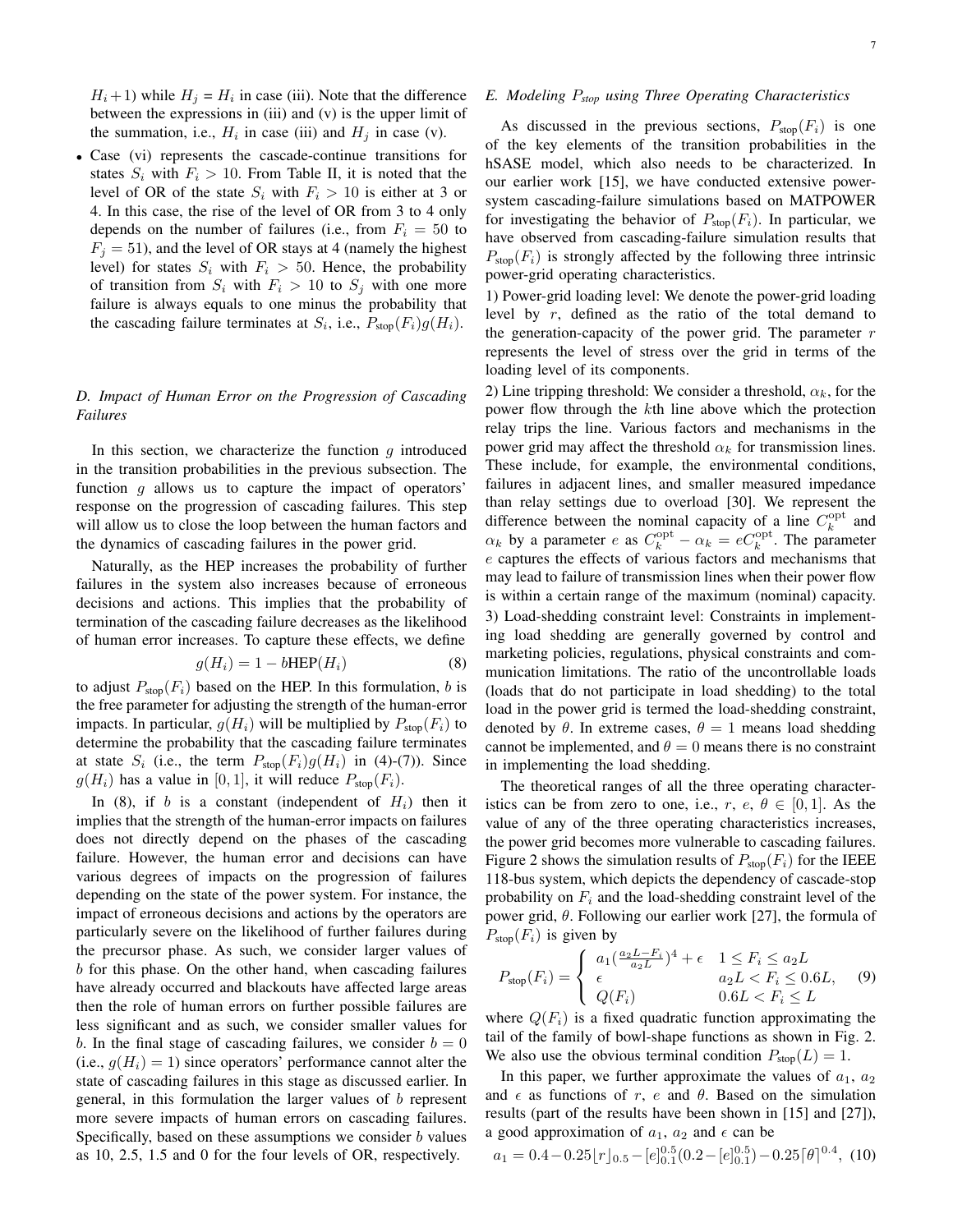

Fig. 2. The cascade-stop probability  $P_{\text{stop}}(F_i)$  as estimated from simulation results. (Figure is adopted from [15].)

$$
a_2 = 0.1 - 0.05[r]_{0.5} - 0.1[e]_{0.1}^{0.5}(0.2 - [e]_{0.1}^{0.5}) - 0.07[\theta]^{0.4},
$$
  
and 
$$
\epsilon = 0.6 - 0.4[r]_{0.5} - 0.5[e]_{0.1}^{0.5} - 0.3[\theta]^{0.4}.
$$
 (12)

It is noted that the values of r, e and  $\theta$  are truncated in (10), (11) and (12). The reasons are twofold. On one hand, the impact of an operating characteristic on cascading failures (namely  $P_{\text{stop}}(F_i)$ ) behaves similarly beyond certain threshold, e.g.,  $r < 0.5$  and  $e < 0.1$ , based on power-system simulation results. On the other hand, it is practical to assume that  $e$ should be less than 0.3 and  $\theta$  should be less than 0.4. For convenience, we also show the analytic characterizations of  $a_1$ and  $a_2$  as a function of r, e and  $\theta$  in Fig. 3. With the parametric modeling of  $P_{\text{stop}}(F_i)$  at hand, the description of transition probabilities in the hSASE model becomes complete.

#### V. BLACKOUT-SIZE PROBABILITY DISTRIBUTION

#### *A. Criticality Analysis Using the hSASE Model*

An important consequence of the hSASE model is that it allows us to evaluate the probability mass function (PMF) of the blackout size of a cascading-failure caused by any disturbance event. Such PMF is a widely adopted metric for assessing the risk of cascading failures in the power grid.

Let  $S$  denote the state space of the Markov chain in the hSASE model. The total number of states in S is  $2L|H|$  due to the definition of a state  $S_i \in \mathcal{S}$  given in Section IV-B. Here L is the number of transmission lines in the power grid and  $|H|$  is the cardinality of H (recall that H is the set containing all the levels of OR). Note that  $|H|$  is a fixed number in the hSASE model, e.g.,  $|H| = 4$  for the IEEE 118-bus system studied in this paper. Hence, the size of the state space of the Markov chain scales linearly as a function of the number of transmission lines in the power system.

For convenience, the indices of all the states in the Markov chain are arranged by following three simple rules.

For any two distinct states  $S_i$  and  $S_j$ , (i)  $i < j$  if  $F_i < F_j$ ;



Fig. 3. Analytic characterizations of (a)  $a_1$  and (b)  $a_2$  as a function of r, e and  $\theta$ . Upper surfaces:  $r = 0.5$ ; lower surfaces:  $r = 0.9$ .

(ii)  $i < j$  if  $F_i = F_j$  but  $H_i < H_j$ ; (iii)  $j = i + 1$  if  $F_i = F_j$  and  $H_i = H_j$ , but  $I_i = 0$  and  $I_i = 1$ .

To this end, the index of a state  $S_i = (F_i, H_i, I_i)$  is

$$
(F_i - 1)|H| + 2(H_i - 1) + I_i + 1.
$$
 (13)

From (13), it is clear that the indices of transitory states and absorbing states are odd and even, respectively. Furthermore, if a transition from  $S_i$  to  $S_j$  has a positive probability, then the index of  $S_j$  is always larger than the index of  $S_i$ .

Now let  $Q$  be the transition matrix of the Markov chain, and  $q_{ij}$  represent the *i*jth element of Q, i.e.,  $q_{ij} = P(S_i | S_i)$ . It is clear that Q is a  $2L|H| \times 2L|H|$  square matrix. Furthermore, two important properties of  $Q$  are given by the following two propositions and a lemma.

Proposition 1. Q is an upper diagonal matrix.

*Proof*. This is due to the fact that the number of failed trans-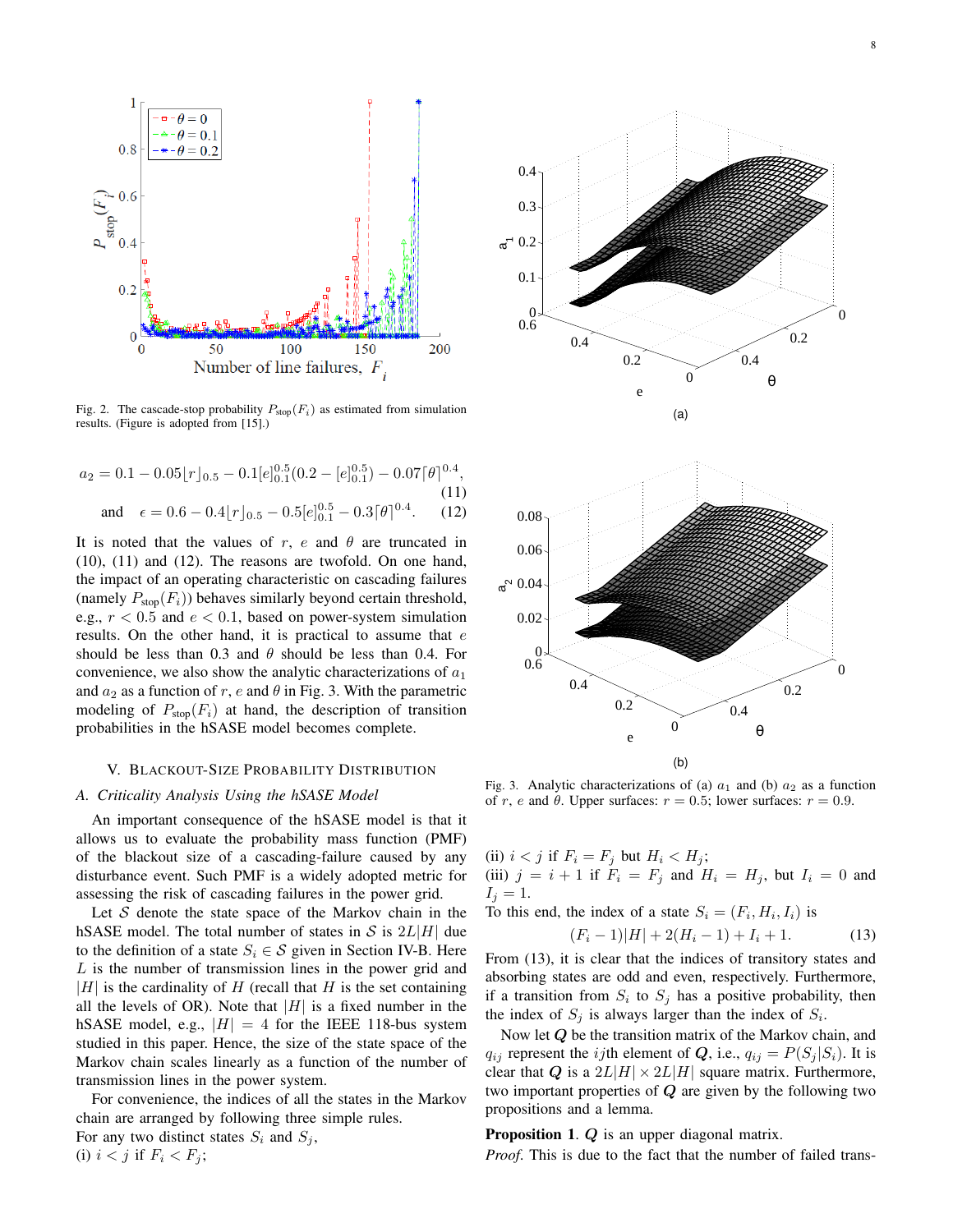mission lines accumulate during cascading failures and there is no transmission-line restoration during cascading failures in the hSASE model.  $\Box$ 

**Proposition 2.** The elements on the main diagonal of Q are given by

$$
q_{ii} = \begin{cases} 0 & \text{if } i \text{ is odd,} \\ 1 & \text{if } i \text{ is even.} \end{cases}
$$

*Proof*. This is due to the definitions of a transitory state and an absorbing state given in Section IV-B. More specifically, the cascading failure proceeds when it is in a transitory state  $S_i$  (when i is odd), which implies that  $q_{ii} = 0$ . While the cascading failure terminates when it is in an absorbing state  $S_i$  (when i is even), which implies that  $q_{ii} = 1$  and  $q_{ij} = 0$ for  $i \neq j$ .

Lemma 1. Q is a stochastic matrix.

*Proof.* We must show that  $\sum_{j \in S} q_{ij} = 1$ , for all  $i \in S$ . When i is even, it is clear from Proposition 2 that  $q_{ii} = 1$  and  $q_{ij} = 0$  for  $i \neq j$ , which implies  $\sum_{j \in S} q_{ij} = 1$ . When i is odd, a state  $S_i = (F_i, H_i, 0)$  is a transitory state. According to the definition of transition probabilities given in equation (4), the cascade-stop transition from  $S_i$  to  $S_j$  is unique, where  $j = i + 1$ , with  $q_{ij} = P_{stop}(F_i)g(H_i)$ . On the other hand, there may be multiple cascade-continue transitions from  $S_i$  to  $S_j$ for  $j \in J$ , where J is the set containing odd numbers in the range  $[i+2|H|, 2(F_i+1)|H|-1]$ . Furthermore,  $\sum_{j\in J} q_{ij} =$  $1 - P_{\text{stop}}(F_i)g(H_i)$  and  $q_{ij} = 0$  for all  $j \notin J$  and  $j \in S$ . Hence,  $\sum_{j \in S} q_{ij} = 1$  when i is odd.

**Theorem 1:** Starting from any initial state  $S_0$ , the state always reaches an absorbing state in the Markov chain given the transition matrix Q.

*Proof.* It is noted that a state  $S_i$  is either transitory or absorbing. For a transitory state  $S_i$ , it can only transition to  $S_i$  with  $F_i = F_i + 1$ . Furthermore, if a transitory state  $S_i$ with  $F_i = L - 1$  transition to the next state  $S_i$  then  $S_i$  has  $F_i = L$ . As the terminal condition,  $S_i$  is always an absorbing state. Theorem 1 is then established since only finite number of states will be considered in the hSASE model.  $\Box$ 

In light of Theorem 1, we can claim that the Markov chain has a limiting distribution of states given an initial state  $S_0$ . Let a vector  $\boldsymbol{\pi_0} = (0, ..., 0, 1, 0, ...)$  denote the initial state  $S_0$ , where the position of the element that equals to "1" in  $\pi_0$ is the index of  $S_0$  in the Markov chain. Next, let the vector  $\boldsymbol{\pi} = (\pi_i, i = 1, \dots, 2L|H|)$  represent the limiting distribution given  $\pi_0$ , where  $\pi_i$  is the steady-state probability of  $S_i$ . Then

$$
\boldsymbol{\pi} \triangleq \boldsymbol{\pi_0} \lim_{k \to \infty} \mathbf{Q}^k. \tag{14}
$$

Now let  $B(n|S_0)$  represent the summation of the steady-state probabilities of a set of states  $S_i$  with  $F_i = n$ . We can write

$$
B(n|S_0) = \sum_{i=1}^{|H|} \pi_{2(n-1)|H|+2i}, \text{for } n = 1, \dots, L. \tag{15}
$$

It is important to note that  $B(n|S_0)$  represents the probability of a blackout with  $n$  transmission-line failures given an initial disturbance  $S_0$  in the physical sense.

It is noted that the Markov chain studied in the hSASE model is not irreducible because there exist both transient states and recurrent states in the Markov chain. This further implies that the unique stationary distribution of the Markov chain does not exist (it is not difficult to see this point since the stationary distribution is dependent on the initial state). To obtain the PMF of the blackout size (i.e.,  $B(n|S_0)$  for  $n = 1, \ldots, L$ , we can conduct Monte-Carlo simulations of the Markov chain given the initial state  $S_0$ . In this case, the computational complexity of the hSASE model scales linearly in terms of L. Alternatively, we can further obtain the analytic expression for  $B(n|S_0)$  by evaluating  $\lim_{k\to\infty} \mathbf{Q}^k$ . This can be done by performing matrix diagonalization as well as using the Cayley-Hamilton theorem. For further discussion on the details of this analysis, we refer interested readers to [15].

#### *B. Critical Operating Characteristics of the Power Grid*

From the analysis of historical blackout data of North American electric power transmission system blackouts [10], [24], [31] as well as power-system simulation results [15], [26], [27], researchers have agreed that today's power grids may be operated close to a critical setting. A widely accepted indicator of such critical setting is that the PMF of the blackout sizes does not decrease exponentially with the size of the blackout, but rather a power-law tail [32]. Hence, in this paper we define a power grid to be operating in a critical setting if the PMF of the blackout size has a power-law tail.

Given the operating characteristics of the power grid as well as the initial disturbance event  $S_0$ , we are able to obtain the PMF of blackout size of a cascading failure by evaluating the analytic expression of  $B(n|S_0)$  as discussed in Section V-A. The PMF of blackout size can be used to further characterize the critical operating characteristics of the power grid. In this section, we start by investigating various cascading-failure scenarios and calculate the associated PMFs of blackout size to find out how the human behavior and the three powergrid operating characteristics influence the cascading-failure behavior in the IEEE 118-bus system. Then we proceed to identify the critical operating characteristics of the power grid, which should be avoided to reduce the risk of large cascading failures. The initial disturbance event considered here is two transmission-line failures with  $C<sup>max</sup> = 80MW$ .

In Fig. 4 we show the PMFs of blackout size for three different scenarios when  $e = 0.3$  and  $\theta = 0.3$ . First, it is interesting to compare the results for the two scenarios when  $r =$ 0.75. It is clear that the PMF of blackout size changes from an exponential behavior, when the human error is not considered, to a power-law tail when the human error is considered. It is also worth noting that the coupling of human behavior is not the exclusive factor that determines the criticality of the cascading failure. For example in the case when  $r = 0.9$  and the human coupling is not taken into account, the PMF of blackout size also exhibits a power-law tail.

To further investigate how the cascading failure is influenced by the power-grid operating setting and the human behavior, we show another set of PMFs of blackout size in Fig. 5 for cases when  $e = 0.1$ ,  $\theta = 0.01$  and the impact of human behavior has been considered. Under such a setting of  $e$  and  $\theta$ , the power grid is less vulnerable to cascading failures. Hence, we observe from Fig. 5 that, as expected, all the PMFs of the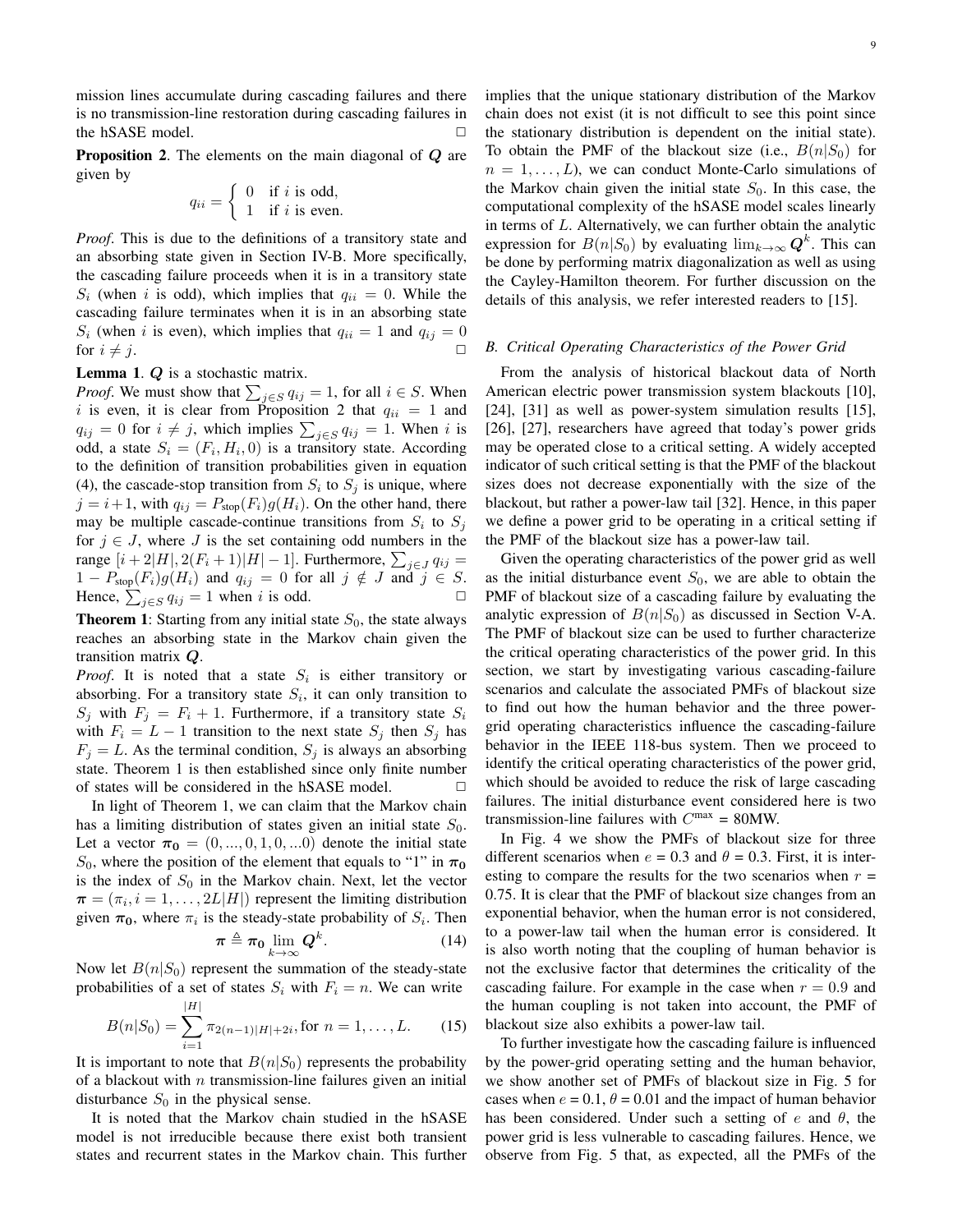

Fig. 4. The PMF of blackout size for three different scenarios:  $e = 0.3$  and  $\theta = 0.3$ .

blackout size approximate the exponential behavior no matter what the load ratio  $r$  is.



Fig. 5. The PMF of blackout size for three different loading level  $r$  when human error is considered for all scenarios:  $e = 0.1$ ,  $\theta = 0.01$ .

The results in Fig. 4 and Fig. 5 confirm that there exist certain critical settings (i.e., combinations of values of  $r, e$ and  $\theta$ ) that determine the criticality of cascading failure in the power grid. In other words, these critical points make the system sensitive to large cascading failures with the blackout probability following a power-law distribution.

In light of the proposed analytic model, we can further identify the non-critical settings for cascading failures in the power grid without running the power-system simulator, which is time consuming. In Fig. 6, two non-critical regions are shown for cases when the impact of human behavior is not considered and considered, respectively. In particular, each point inside the regions represents a specific operating setting (a combination of r, e and  $\theta$ ). The PMF of the blackout size under any non-critical operating setting tends to have the exponential-tail behavior rather than the power-law tail. By comparing Fig. 6(a) and Fig. 6(b), it is clear that the noncritical regions shrink due to the consideration of human error. One more important fact learned from Fig. 6 is that the impact of human error can also be illustrated as the drop of  $\theta$  in the non-critical region when  $r$  and  $e$  are fixed. The observation directly implies that the power grid can enhance its tolerance to cascading failures when more load-shedding is allowed.



Fig. 6. Non-critical region for power-grid operating characteristics when (a) the impact of human behavior is not considered, and (b) the impact of human behavior is considered.

## VI. CONCLUSIONS AND EXTENSIONS

Human operators play a key role in the reliable operation of power grids. However, human operators may behave far from optimum. The reasons may include stressful situations and other factors that affect the reliability of power grids. Historical blackout data as well as interviews of power-system operators illustrate that human behavior can highly impact cascading failures in power grids. To quantify the human error during cascading failures, the SPAR-H methodology is used to estimate the HEP for the human failure events in terms of probabilistic risk assessment.

With the assessment of HEP at hand, we have developed a scalable analytic model, based upon Markov chains, to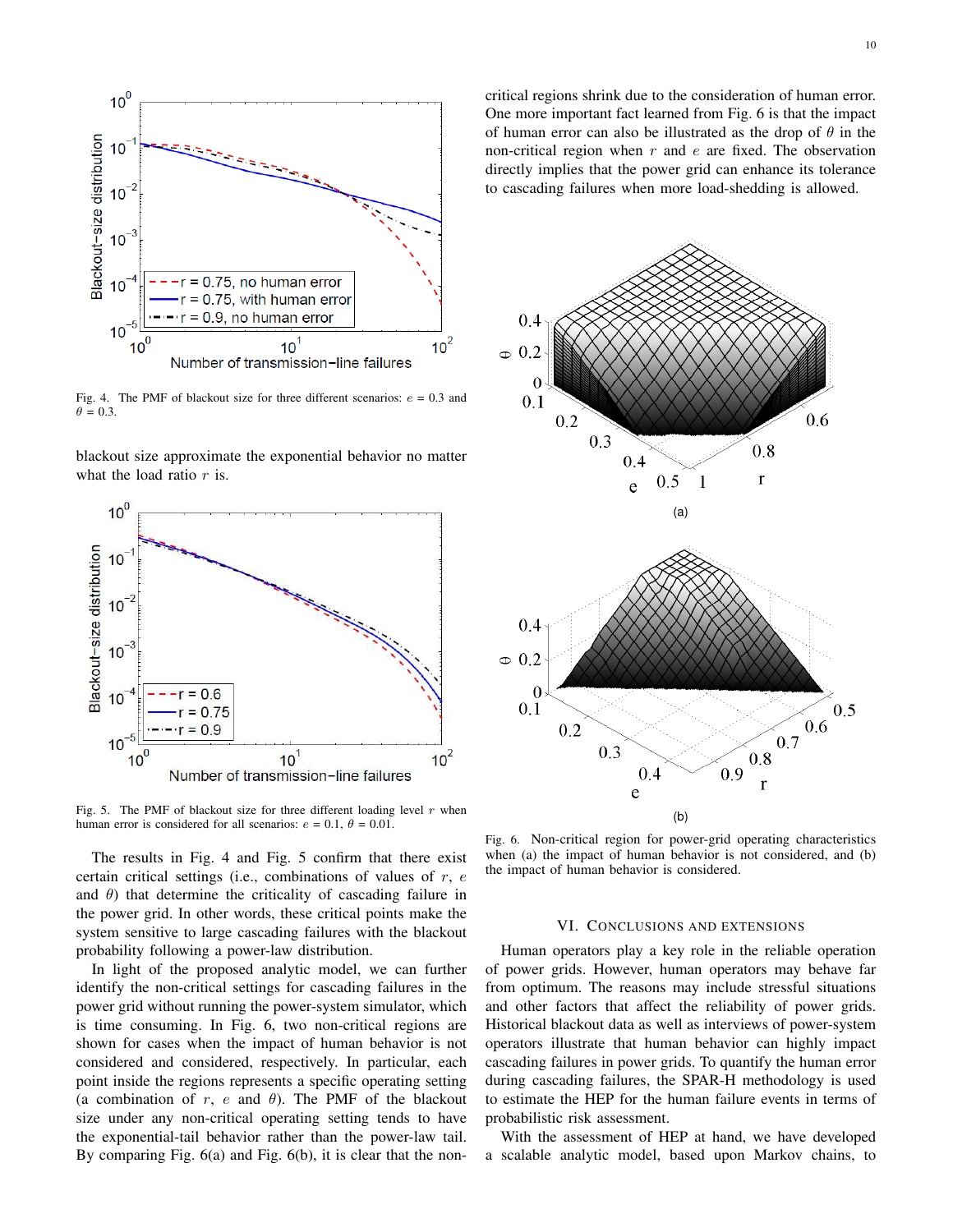investigate the cascading failures in power grids when human behavior is considered. With the help of power-system simulations, we have further formulated the state-dependent transition probabilities in the Markov chain in terms of the HEP as well as three key power-system operating characteristics including the power-grid loading level, line tripping threshold, and load-shedding constraint level. In light of the proposed analytic model, the criticality of key power-system operating characteristics can be identified. In particular, non-critical regions of the three operating-characteristic settings have been suggested, under which the power grid may become less vulnerable to severe cascading failures (the PMF of blackout size due to cascading failures decreases exponentially rather than has a power-law tail). The results can provide invaluable design and management for power-system robustness as a contribution to operate smart grids as well as a model to analyze the impact of human factors on cascading failures.

As a starting point of this work, we have only focused on the number of transmission-line failures and the loss of transmission capacity. However, the proposed analytic framework is capable of tracking other types of failures and investigating the impact of other physical attributes in the power system, such as generators, on cascading failures. For example, we can extend the definition of the state space (e.g., by introducing a state variable  $G_i$  representing the number of generator failures) of the Markov chain to track other variables in the system. Introducing new state variables (e.g., number of generator failures) also mandates generating supporting simulations to be able to estimate and relate the transition probabilities of the Markov chain to all the state variables.

## **REFERENCES**

- [1] G. Andersson *et al.*, "Causes of the 2003 major grid blackouts in north america and europe, and recommended means to improve system dynamic performance," *IEEE Transactions on Power Systems,*, vol. 20, no. 4, Nov. 2005.
- [2] "Arizona-southern california outages on september 8, 2011: Causes and recommendations," FERC and NERC, Tech. Rep., April 2012. [Online]. Available: https://www.ferc.gov
- [3] P. Pourbeik, P. S. Kundur, and C. W. Taylor, "The anatomy of a power grid blackout," *IEEE Power and Energy Magazine*, vol. 4, no. 5, pp. 22–29, 2006.
- [4] M. Amin, "Challenges in reliability, security, efficiency, and resilience of energy infrastructure: Toward smart self-healing electric power grid," in *Power and Energy Society General Meeting-Conversion and Delivery of Electrical Energy in the 21st Century*. IEEE, 2008, pp. 1–5.
- [5] J. Park *et al.*, "Analysis of operators' performance under emergencies using a training simulator of the nuclear power plant," *Reliability Engineering & System Safety*, vol. 83, no. 2, pp. 179–186, 2004.
- [6] C. R. Lawton and J. H. Gauthier, "Human performance modeling in system of systems analytics," in *System of Systems Engineering (SoSE), 2012 7th International Conference on*. IEEE, 2012, pp. 77–82.
- [7] J. M. Abreu *et al.*, "Modeling human reliability in the power grid environment: an application of the spar-h methodology," in *Proceedings of the Human Factors and Ergonomics Society Annual Meeting*, vol. 59, no. 1. SAGE Publications, 2015, pp. 662–666.
- [8] M. Panteli and D. S. Kirschen, "Situation awareness in power systems: Theory, challenges and applications," *Electric Power Systems Research*, vol. 122, pp. 140–151, 2015.
- [9] M. Bessani *et al.*, "Impact of operators performance in the reliability of cyber-physical power distribution systems," *IET Generation, Transmission & Distribution*, vol. 10, no. 11, pp. 2640–2646, 2016.
- [10] B. A. Carreras, V. E. Lynch, I. Dobson, and D. E. Newman, "Complex dynamics of blackouts in power transmission systems," *Chaos: An Interdisciplinary Journal of Nonlinear Science*, vol. 14, no. 3, pp. 643– 652, 2004.
- [11] J. Chen, J. S. Thorp, and I. Dobson, "Cascading dynamics and mitigation assessment in power system disturbances via a hidden failure model," *International Journal of Electrical Power & Energy Systems*, vol. 27, no. 4, pp. 318–326, 2005.
- [12] I. Dobson, B. A. Carreras, and D. E. Newman, "A loading-dependent model of probabilistic cascading failure," *Probability in the Engineering and Informational Sciences*, vol. 19, no. 01, pp. 15–32, 2005.
- [13] M. Anghel, K. A. Werley, and A. E. Motter, "Stochastic model for power grid dynamics," in *40th Annual Hawaii International Conference on System Sciences, HICSS 2007*, pp. 113–113.
- [14] M. Rahnamay-Naeini, Z. Wang, A. Mammoli, and M. M. Hayat, "A probabilistic model for the dynamics of cascading failures and blackouts in power grids," in *2012 Power and Energy Society General Meeting*, 2012, pp. 1859–1864.
- [15] M. Rahnamay-Naeini, Z. Wang, N. Ghani, A. Mammoli, and M. M. Hayat, "Stochastic analysis of cascading-failure dynamics in power grids," *IEEE Transactions on Power Systems*, vol. 29, no. 4, pp. 1767– 1779, 2014.
- [16] J. Song, E. Cotilla-Sanchez, G. Ghanavati, and P. D. Hines, "Dynamic modeling of cascading failure in power systems," *IEEE Transactions on Power Systems*, vol. 31, no. 3, pp. 2085–2095, 2016.
- [17] J. Bialek, E. Ciapessoni, D. Cirio, E. Cotilla-Sanchez, C. Dent, I. Dobson, P. Henneaux, P. Hines, J. Jardim, S. Miller *et al.*, "Benchmarking and validation of cascading failure analysis tools," *IEEE Transactions on Power Systems*, vol. 31, no. 6, pp. 4887–4900, 2016.
- [18] X. Zhang, C. Zhan, and K. T. Chi, "Modeling the dynamics of cascading failures in power systems," *IEEE Journal on Emerging and Selected Topics in Circuits and Systems*, 2017.
- [19] D. Gertman, H. Blackman, J. Marble, J. Byers, C. Smith *et al.*, "The spar-h human reliability analysis method," *US Nuclear Regulatory Commission*, 2005.
- [20] M. Azadeh, A. Keramati, I. Mohammadfam, and B. Jamshidnedjad, "Enhancing the availability and reliability of power plants through macroergonomics approach," *Journal of Scientific and Industrial research*, vol. 65, no. 11, p. 873, 2006.
- [21] H. S. Blackman, D. I. Gertman, and R. L. Boring, "Human error quantification using performance shaping factors in the spar-h method," in *Proceedings of the Human Factors and Ergonomics Society Annual Meeting*, vol. 52, no. 21. SAGE Publications, 2008, pp. 1733–1737.
- [22] R. L. Boring and H. S. Blackman, "The origins of the spar-h methods performance shaping factor multipliers," in *2007 IEEE 8th Human Factors and Power Plants and HPRCT 13th Annual Meeting*, pp. 177– 184.
- [23] R. Moura, M. Beer, E. Patelli, J. Lewis, and F. Knoll, "Learning from major accidents to improve system design," *Safety science*, vol. 84, pp. 37–45, 2016.
- [24] B. A. Carreras, V. E. Lynch, I. Dobson, and D. E. Newman, "Critical points and transitions in an electric power transmission model for cascading failure blackouts," *Chaos: An interdisciplinary journal of nonlinear science*, vol. 12, no. 4, pp. 985–994, 2002.
- [25] D. S. Kirschen, D. Jayaweera, D. P. Nedic, and R. N. Allan, "A probabilistic indicator of system stress," *IEEE Transactions on Power Systems*, vol. 19, no. 3, pp. 1650–1657, 2004.
- [26] D. P. Nedic, I. Dobson, D. S. Kirschen, B. A. Carreras, and V. E. Lynch, "Criticality in a cascading failure blackout model," *International Journal of Electrical Power & Energy Systems*, vol. 28, no. 9, pp. 627–633, 2006.
- [27] M. Rahnamay-Naeini and M. M. Hayat, "Impacts of operating characteristics on sensitivity of power grids to cascading failures," in *2016 Power and Energy Society General Meeting*, 2016.
- [28] B. Liscouski and W. Elliot, "Final report on the august 14, 2003 blackout in the united states and canada: Causes and recommendations," *A report to US Department of Energy*, vol. 40, no. 4, 2004.
- [29] R. D. Zimmerman, C. E. Murillo-Sánchez, and R. J. Thomas, "Matpower: Steady-state operations, planning, and analysis tools for power systems research and education," *IEEE Transactions on power systems*, vol. 26, no. 1, pp. 12–19, 2011.
- [30] Q. Chen and L. Mili, "Composite power system vulnerability evaluation to cascading failures using importance sampling and antithetic variates," *IEEE Transactions on Power Systems*, vol. 28, no. 3, pp. 2321–2330, 2013.
- [31] B. A. Carreras, D. E. Newman, I. Dobson, and A. B. Poole, "Evidence for self-organized criticality in a time series of electric power system blackouts," *IEEE Transactions on Circuits and Systems I: Regular Papers*, vol. 51, no. 9, pp. 1733–1740, 2004.
- [32] I. Dobson, B. A. Carreras, V. E. Lynch, and D. E. Newman, "An initial model for complex dynamics in electric power system blackouts," in *34th Hawaii International Conference on System Sciences*, Jan. 2002.